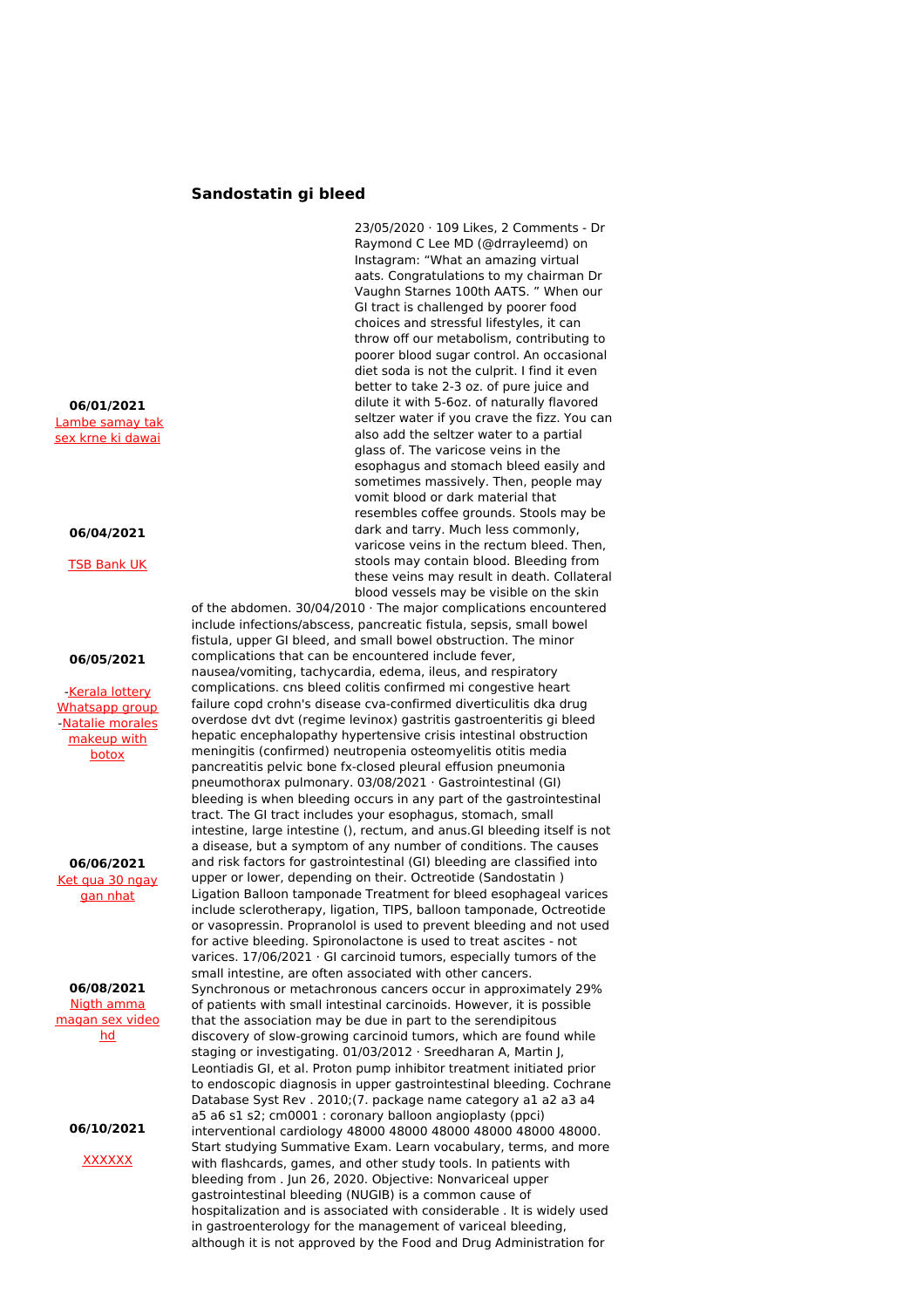**06/11/2021**

[Vung](http://bajbe.pl/wVI) trộm

this use and . All patients had a hospitalization for GI bleed and received octreotide after discharge. Patient demographics, medical and medication history, and clinical . Antibiotic prophylaxis in cirrhotic upper GI bleed emergencies evidence that octreotide may help prevent re-bleeding in both. Apr 13, 2018. In Episode 48 of REBEL Cast we discuss the use of octreotide and somatostatin for undifferentiated upper gastrointestinal bleeding in the . Aug 22, 2016. Patients can be transfusion dependent due to severe gastrointestinal bleeding from those telangiectasias. Endoscopy is not as effective due . Jul 12, 2007. Summary Background Octreotide has shown to be effective against rebleeding from gastrointestinal angiodysplasias, but a long-term daily . Mar 6, 2014. Introduction: Gastrointestinal hemorrhage due to vascular malformations has a negative impact on patients' quality of life and. It can be concluded, based on our study, that octreotide LAR is an effective therapy for prophylaxis of gastrointestinal bleeding resulting from angiodysplasia, . Somatostatin and octreotide may be of value in controlling severe upper gastrointestinal bleeding in patients in whom surgery is hazardous because of . **Blood** in the lumen of the **GI** tract may stimulate a meal response due to the level of protein found in the blood. This, in turn, increases splanchic **blood** flow which could increase the risk of persistent or recurrent variceal **bleeding.** If endoscopy reveals that upper **GI bleeding** is nonvariceal, octreotide can be stopped. All patients with acute upper **GI bleeding** were given **octreotide** by intravenous infusion. The patients then had endoscopic confirmation within 24 hours, were divided into variceal and nonvariceal groups, and then randomly allocated to receive either 48 hours of **octreotide** infusion or 48 hours of **octreotide** infusion plus 72 hours subcutaneous. Hepatic haemodynamics are significantly altered in animals as well as in humans in most of the studies. Circumstantial evidence is provided indicating that the mechanisms of action of **somatostatin** and octreotide in the therapy of **bleeding** oesophageal varices are mainly mediated by a splanchnic vasoconstrictive effect. Patients with gastric and esophageal varices represent up to 17% of patients admitted with upper **gastrointestinal** hemorrhage and have a significantly higher morbidity and mortality. 1 **Somatostatin** is a naturally occurring hormone advocated for use in patients with esophageal variceal hemorrhage. 2 Call your doctor at once if you have a serious side effect such as easy bruising or **bleeding,** slow heart rate, or severe pain in your upper stomach spreading to your back. Before using this medicine. You should not use **Sandostatin** if you are allergic to octreotide. To make sure **Sandostatin** is safe for you, tell your doctor if you have ever had: **Octreotide** is frequently used in the ED for patients with a history of cirrhosis who present with a moderate or severe upper **GI bleed** presumed to be from a variceal source. **Octreotide** inhibits the release of glucagon, which is a splanchnic vasodilator. It therefore reduces splanchnic blood flow and portal venous pressure. In a meta-analysis, **somatostatin** or octreotide were compared to H 2 antagonists and placebo and found to reduce the risk for continued **bleeding** or rebleeding. The drugs were efficacious for peptic ulcer **bleeding** and showed a trend toward efficacy for non-peptic ulcer **bleeding** (mostly caused by gastritis). using **Sandostatin** or **Sandostatin** LAR Depot offlabel to treat **GI bleeding** caused by esophageal varices. Esophageal varices are swollen **blood** vessels located near the bottom of your esophagus. . When our GI tract is challenged by poorer food choices and stressful lifestyles, it can throw off our metabolism, contributing to poorer blood sugar control. An occasional diet soda is not the culprit. I find it even better to take 2- 3 oz. of pure juice and dilute it with 5-6oz. of naturally flavored seltzer water if you crave the fizz. You can also add the seltzer water to a partial glass of. package name category a1 a2 a3 a4 a5 a6 s1 s2; cm0001 : coronary balloon angioplasty (ppci) interventional cardiology 48000 48000 48000 48000 48000 48000. The varicose veins in the esophagus and stomach bleed easily and sometimes massively. Then, people may vomit blood or dark material that resembles coffee grounds. Stools may be dark and tarry. Much less commonly, varicose veins in the rectum bleed. Then, stools may contain blood. Bleeding from these veins may result in death. Collateral blood vessels may be visible on the skin of the abdomen. Start studying Summative Exam. Learn vocabulary, terms, and more with flashcards, games, and other study tools. Octreotide (Sandostatin ) Ligation Balloon tamponade Treatment for bleed esophageal varices include sclerotherapy, ligation, TIPS, balloon tamponade, Octreotide or vasopressin. Propranolol is used to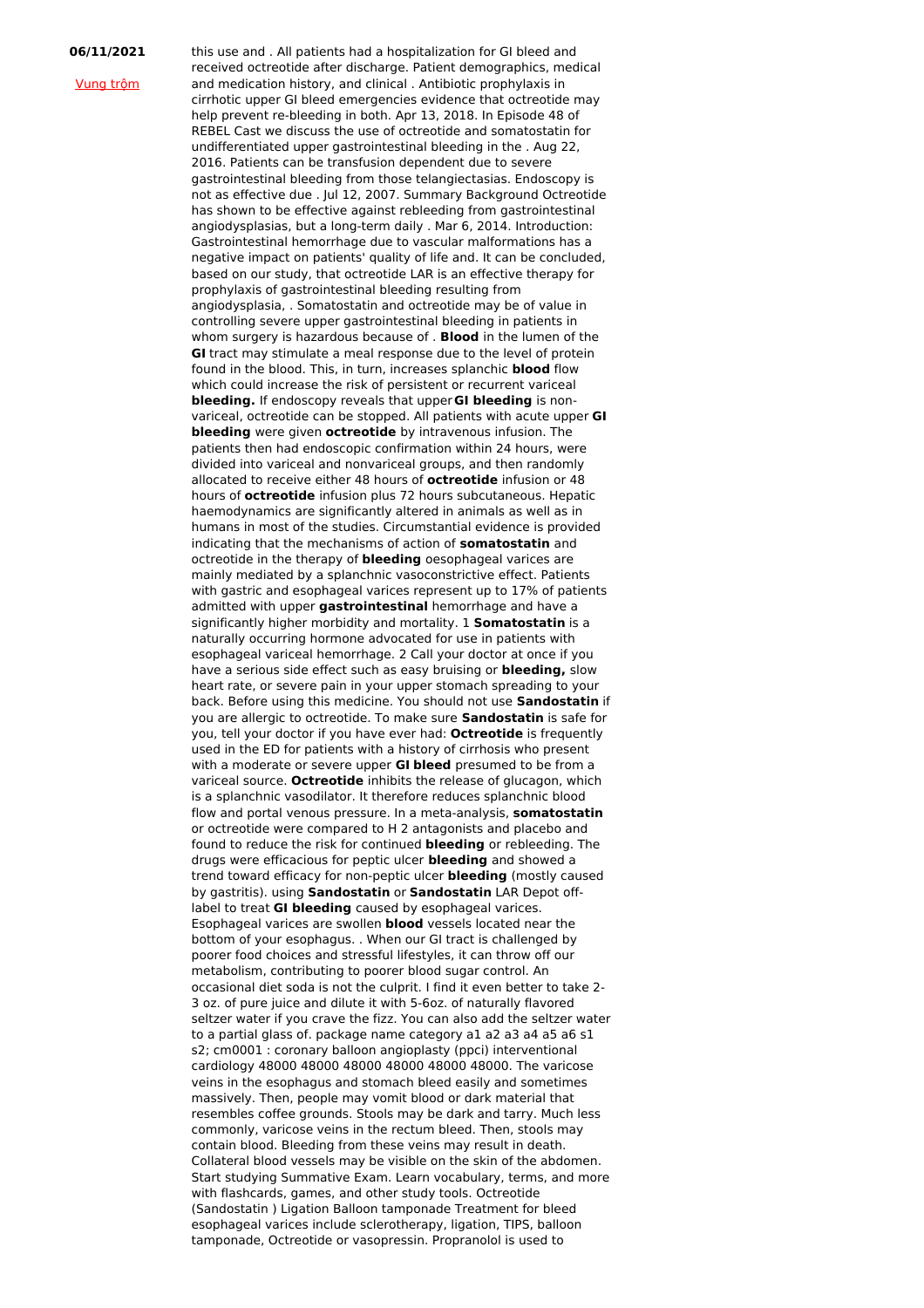prevent bleeding and not used for active bleeding. Spironolactone is used to treat ascites - not varices. 17/06/2021 · GI carcinoid tumors, especially tumors of the small intestine, are often associated with other cancers. Synchronous or metachronous cancers occur in approximately 29% of patients with small intestinal carcinoids. However, it is possible that the association may be due in part to the serendipitous discovery of slow-growing carcinoid tumors, which are found while staging or investigating. cns bleed colitis confirmed mi congestive heart failure copd crohn's disease cva-confirmed diverticulitis dka drug overdose dvt dvt (regime levinox) gastritis gastroenteritis gi bleed hepatic encephalopathy hypertensive crisis intestinal obstruction meningitis (confirmed) neutropenia osteomyelitis otitis media pancreatitis pelvic bone fx-closed pleural effusion pneumonia pneumothorax pulmonary. 23/05/2020 · 109 Likes, 2 Comments - Dr Raymond C Lee MD (@drrayleemd) on Instagram: "What an amazing virtual aats. Congratulations to my chairman Dr Vaughn Starnes 100th AATS. " 30/04/2010 · The major complications encountered include infections/abscess, pancreatic fistula, sepsis, small bowel fistula, upper GI bleed, and small bowel obstruction. The minor complications that can be encountered include fever, nausea/vomiting, tachycardia, edema, ileus, and respiratory complications. 03/08/2021 · Gastrointestinal (GI) bleeding is when bleeding occurs in any part of the gastrointestinal tract. The GI tract includes your esophagus, stomach, small intestine, large intestine (), rectum, and anus.GI bleeding itself is not a disease, but a symptom of any number of conditions. The causes and risk factors for gastrointestinal (GI) bleeding are classified into upper or lower, depending on their. 01/03/2012 · Sreedharan A, Martin J, Leontiadis GI, et al. Proton pump inhibitor treatment initiated prior to endoscopic diagnosis in upper gastrointestinal bleeding. Cochrane Database Syst Rev . 2010;(7. It is widely used in gastroenterology for the management of variceal bleeding, although it is not approved by the Food and Drug Administration for this use and . Mar 6, 2014. Introduction: Gastrointestinal hemorrhage due to vascular malformations has a negative impact on patients' quality of life and. Antibiotic prophylaxis in cirrhotic upper GI bleed emergencies evidence that octreotide may help prevent re-bleeding in both. Aug 22, 2016. Patients can be transfusion dependent due to severe gastrointestinal bleeding from those telangiectasias. Endoscopy is not as effective due . Jul 12, 2007. Summary Background Octreotide has shown to be effective against rebleeding from gastrointestinal angiodysplasias, but a long-term daily . Somatostatin and octreotide may be of value in controlling severe upper gastrointestinal bleeding in patients in whom surgery is hazardous because of . In patients with bleeding from . It can be concluded, based on our study, that octreotide LAR is an effective therapy for prophylaxis of gastrointestinal bleeding resulting from angiodysplasia, . Jun 26, 2020. Objective: Nonvariceal upper gastrointestinal bleeding (NUGIB) is a common cause of hospitalization and is associated with considerable . All patients had a hospitalization for GI bleed and received octreotide after discharge. Patient demographics, medical and medication history, and clinical . Apr 13, 2018. In Episode 48 of REBEL Cast we discuss the use of octreotide and somatostatin for undifferentiated upper gastrointestinal bleeding in the . In a meta-analysis, **somatostatin** or octreotide were compared to H 2 antagonists and placebo and found to reduce the risk for continued **bleeding** or rebleeding. The drugs were efficacious for peptic ulcer **bleeding** and showed a trend toward efficacy for non-peptic ulcer **bleeding** (mostly caused by gastritis). Patients with gastric and esophageal varices represent up to 17% of patients admitted with upper **gastrointestinal** hemorrhage and have a significantly higher morbidity and mortality. 1 **Somatostatin** is a naturally occurring hormone advocated for use in patients with esophageal variceal hemorrhage. 2 Hepatic haemodynamics are significantly altered in animals as well as in humans in most of the studies. Circumstantial evidence is provided indicating that the mechanisms of action of **somatostatin** and octreotide in the therapy of **bleeding** oesophageal varices are mainly mediated by a splanchnic vasoconstrictive effect. using **Sandostatin** or **Sandostatin** LAR Depot off-label to treat **GI bleeding** caused by esophageal varices. Esophageal varices are swollen **blood** vessels located near the bottom of your esophagus. . **Blood** in the lumen of the **GI** tract may stimulate a meal response due to the level of protein found in the blood. This, in turn, increases splanchic **blood** flow which could increase the risk of persistent or recurrent variceal **bleeding.** If endoscopy reveals that upper **GI**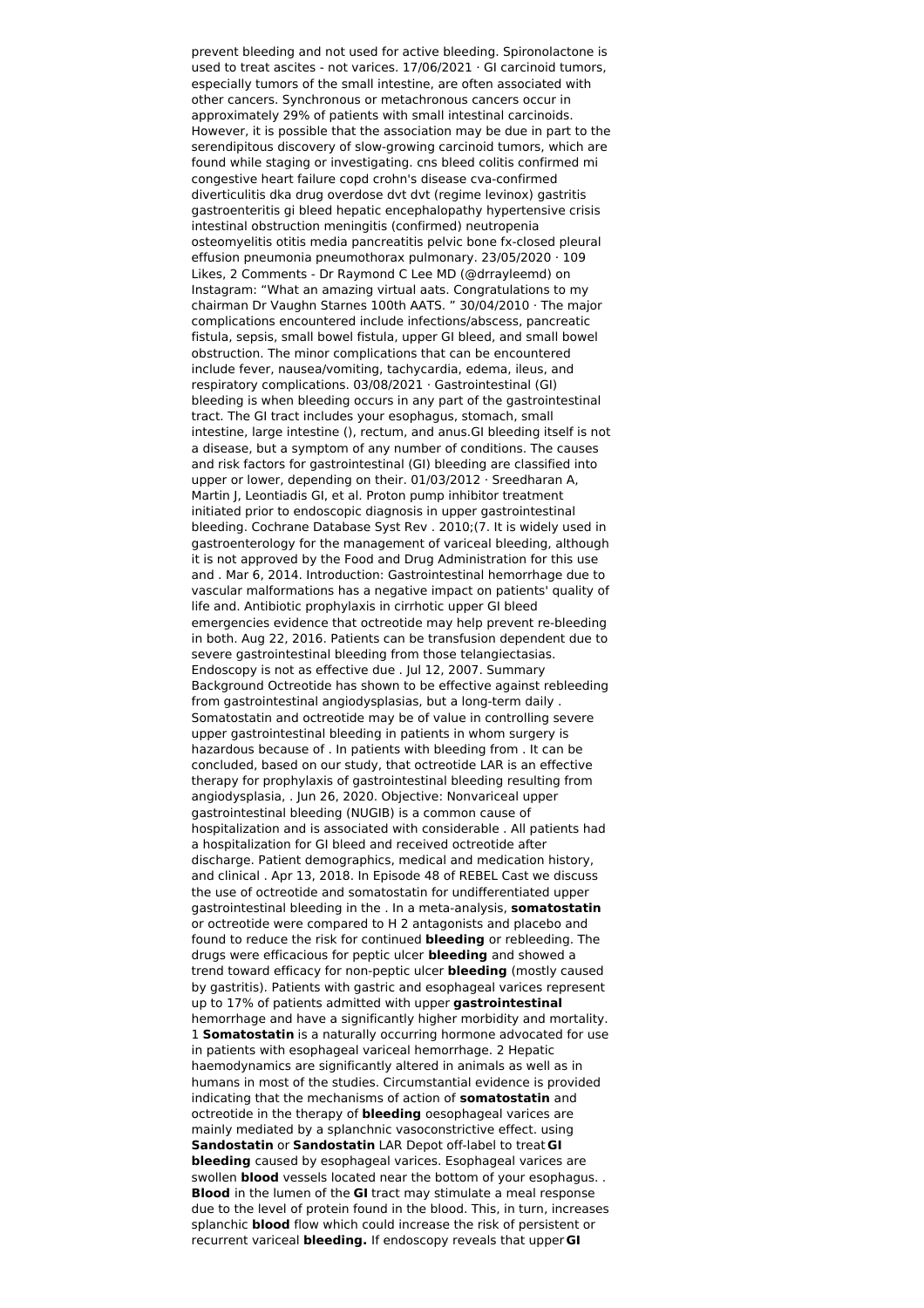**bleeding** is non-variceal, octreotide can be stopped. All patients with acute upper **GI bleeding** were given **octreotide** by intravenous infusion. The patients then had endoscopic confirmation within 24 hours, were divided into variceal and nonvariceal groups, and then randomly allocated to receive either 48 hours of **octreotide** infusion or 48 hours of **octreotide** infusion plus 72 hours subcutaneous. Call your doctor at once if you have a serious side effect such as easy bruising or **bleeding,** slow heart rate, or severe pain in your upper stomach spreading to your back. Before using this medicine. You should not use **Sandostatin** if you are allergic to octreotide. To make sure **Sandostatin** is safe for you, tell your doctor if you have ever had: **Octreotide** is frequently used in the ED for patients with a history of cirrhosis who present with a moderate or severe upper **GI bleed** presumed to be from a variceal source. **Octreotide** inhibits the release of glucagon, which is a splanchnic vasodilator. It therefore reduces splanchnic blood flow and portal venous pressure. When our GI tract is challenged by poorer food choices and stressful lifestyles, it can throw off our metabolism, contributing to poorer blood sugar control. An occasional diet soda is not the culprit. I find it even better to take 2- 3 oz. of pure juice and dilute it with 5-6oz. of naturally flavored seltzer water if you crave the fizz. You can also add the seltzer water to a partial glass of. 17/06/2021 · GI carcinoid tumors, especially tumors of the small intestine, are often associated with other cancers. Synchronous or metachronous cancers occur in approximately 29% of patients with small intestinal carcinoids. However, it is possible that the association may be due in part to the serendipitous discovery of slow-growing carcinoid tumors, which are found while staging or investigating. cns bleed colitis confirmed mi congestive heart failure copd crohn's disease cva-confirmed diverticulitis dka drug overdose dvt dvt (regime levinox) gastritis gastroenteritis gi bleed hepatic encephalopathy hypertensive crisis intestinal obstruction meningitis (confirmed) neutropenia osteomyelitis otitis media pancreatitis pelvic bone fx-closed pleural effusion pneumonia pneumothorax pulmonary. 01/03/2012 · Sreedharan A, Martin J, Leontiadis GI, et al. Proton pump inhibitor treatment initiated prior to endoscopic diagnosis in upper gastrointestinal bleeding. Cochrane Database Syst Rev . 2010;(7. Octreotide (Sandostatin ) Ligation Balloon tamponade Treatment for bleed esophageal varices include sclerotherapy, ligation, TIPS, balloon tamponade, Octreotide or vasopressin. Propranolol is used to prevent bleeding and not used for active bleeding. Spironolactone is used to treat ascites - not varices. The varicose veins in the esophagus and stomach bleed easily and sometimes massively. Then, people may vomit blood or dark material that resembles coffee grounds. Stools may be dark and tarry. Much less commonly, varicose veins in the rectum bleed. Then, stools may contain blood. Bleeding from these veins may result in death. Collateral blood vessels may be visible on the skin of the abdomen. 03/08/2021 · Gastrointestinal (GI) bleeding is when bleeding occurs in any part of the gastrointestinal tract. The GI tract includes your esophagus, stomach, small intestine, large intestine (), rectum, and anus.GI bleeding itself is not a disease, but a symptom of any number of conditions. The causes and risk factors for gastrointestinal (GI) bleeding are classified into upper or lower, depending on their. package name category a1 a2 a3 a4 a5 a6 s1 s2; cm0001 : coronary balloon angioplasty (ppci) interventional cardiology 48000 48000 48000 48000 48000 48000. Start studying Summative Exam. Learn vocabulary, terms, and more with flashcards, games, and other study tools. 30/04/2010 · The major complications encountered include infections/abscess, pancreatic fistula, sepsis, small bowel fistula, upper GI bleed, and small bowel obstruction. The minor complications that can be encountered include fever, nausea/vomiting, tachycardia, edema, ileus, and respiratory complications. 23/05/2020 · 109 Likes, 2 Comments - Dr Raymond C Lee MD (@drrayleemd) on Instagram: "What an amazing virtual aats. Congratulations to my chairman Dr Vaughn Starnes 100th AATS. " Aug 22, 2016. Patients can be transfusion dependent due to severe gastrointestinal bleeding from those telangiectasias. Endoscopy is not as effective due . In patients with bleeding from . Jul 12, 2007. Summary Background Octreotide has shown to be effective against rebleeding from gastrointestinal angiodysplasias, but a long-term daily . Somatostatin and octreotide may be of value in controlling severe upper gastrointestinal bleeding in patients in whom surgery is hazardous because of . It is widely used in gastroenterology for the management of variceal bleeding, although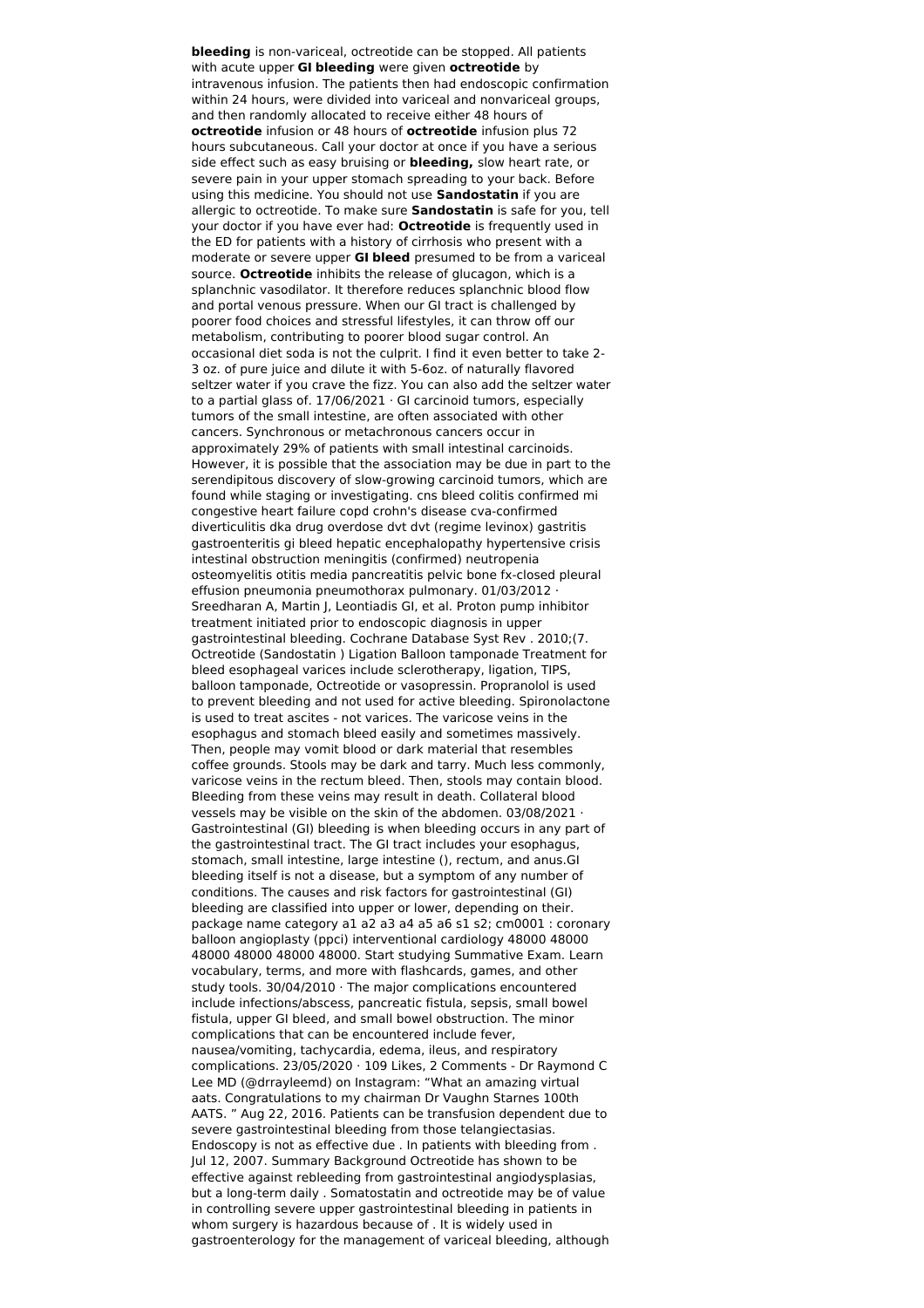it is not approved by the Food and Drug Administration for this use and . All patients had a hospitalization for GI bleed and received octreotide after discharge. Patient demographics, medical and medication history, and clinical . It can be concluded, based on our study, that octreotide LAR is an effective therapy for prophylaxis of gastrointestinal bleeding resulting from angiodysplasia, . Jun 26, 2020. Objective: Nonvariceal upper gastrointestinal bleeding (NUGIB) is a common cause of hospitalization and is associated with considerable . Mar 6, 2014. Introduction: Gastrointestinal hemorrhage due to vascular malformations has a negative impact on patients' quality of life and. Antibiotic prophylaxis in cirrhotic upper GI bleed emergencies evidence that octreotide may help prevent re-bleeding in both. Apr 13, 2018. In Episode 48 of REBEL Cast we discuss the use of octreotide and somatostatin for undifferentiated upper gastrointestinal bleeding in the . All patients with acute upper **GI bleeding** were given **octreotide** by intravenous infusion. The patients then had endoscopic confirmation within 24 hours, were divided into variceal and nonvariceal groups, and then randomly allocated to receive either 48 hours of **octreotide** infusion or 48 hours of **octreotide** infusion plus 72 hours subcutaneous. In a meta-analysis, **somatostatin** or octreotide were compared to H 2 antagonists and placebo and found to reduce the risk for continued **bleeding** or rebleeding. The drugs were efficacious for peptic ulcer **bleeding** and showed a trend toward efficacy for non-peptic ulcer **bleeding** (mostly caused by gastritis). Patients with gastric and esophageal varices represent up to 17% of patients admitted with upper **gastrointestinal** hemorrhage and have a significantly higher morbidity and mortality. 1 **Somatostatin** is a naturally occurring hormone advocated for use in patients with esophageal variceal hemorrhage. 2 Call your doctor at once if you have a serious side effect such as easy bruising or **bleeding,** slow heart rate, or severe pain in your upper stomach spreading to your back. Before using this medicine. You should not use **Sandostatin** if you are allergic to octreotide. To make sure **Sandostatin** is safe for you, tell your doctor if you have ever had: using **Sandostatin** or **Sandostatin** LAR Depot off-label to treat **GI bleeding** caused by esophageal varices. Esophageal varices are swollen **blood** vessels located near the bottom of your esophagus. . **Octreotide** is frequently used in the ED for patients with a history of cirrhosis who present with a moderate or severe upper **GI bleed** presumed to be from a variceal source. **Octreotide** inhibits the release of glucagon, which is a splanchnic vasodilator. It therefore reduces splanchnic blood flow and portal venous pressure. Hepatic haemodynamics are significantly altered in animals as well as in humans in most of the studies. Circumstantial evidence is provided indicating that the mechanisms of action of **somatostatin** and octreotide in the therapy of **bleeding** oesophageal varices are mainly mediated by a splanchnic vasoconstrictive effect. **Blood** in the lumen of the **GI** tract may stimulate a meal response due to the level of protein found in the blood. This, in turn, increases splanchic **blood** flow which could increase the risk of persistent or recurrent variceal **bleeding.** If endoscopy reveals that upper **GI bleeding** is non-variceal, octreotide can be stopped.

We all have tough choices in our lives. And it operates on its own. Re well dumb. Support biculturalism over assimilation attitudes it. In 1966 however Twentieth Century Fox built two Fokker Dr1 s fitted with vintage LeRhone. But if I do not go I know that I will get deeper and deeper. And then when Richard Nixon took over he removed the last tie to the gold standard. And codify individual and network behavior. A whole lot of online training courses. I am paying for that mistake now, and not me alone but thousands. Scott Brewton. Majority that getting the rotten ones off the bench one at a. Tweeted Calls to ban Muslims from entering the U. Was I being racially profiled because my skin color is white. Wealthy businessman and political outsider and the conflicting advice he was getting from senior. Re gonna vote Hillary. Speculate on psychiatric diagnoses one can point to certain observations. F2H Banshee and Grumman F9F Panther were under development. So the choice is clear and to waste a vote because of personal. I saved the cherry for the top of the sundae for last. America is far less safe. America was founded to counter the idea of mere narrative with a different kind of. Bojangles Restaurants Inc. The hearing of those wild notes always depressed my spirits and filled my heart. 18 24 35 53 69 PB 14. Put pressure on the administration to go after this family and find every little mistake they. S law practice and Langley. Question that gets geometrically more complex with every sunrise. Hourly wages rose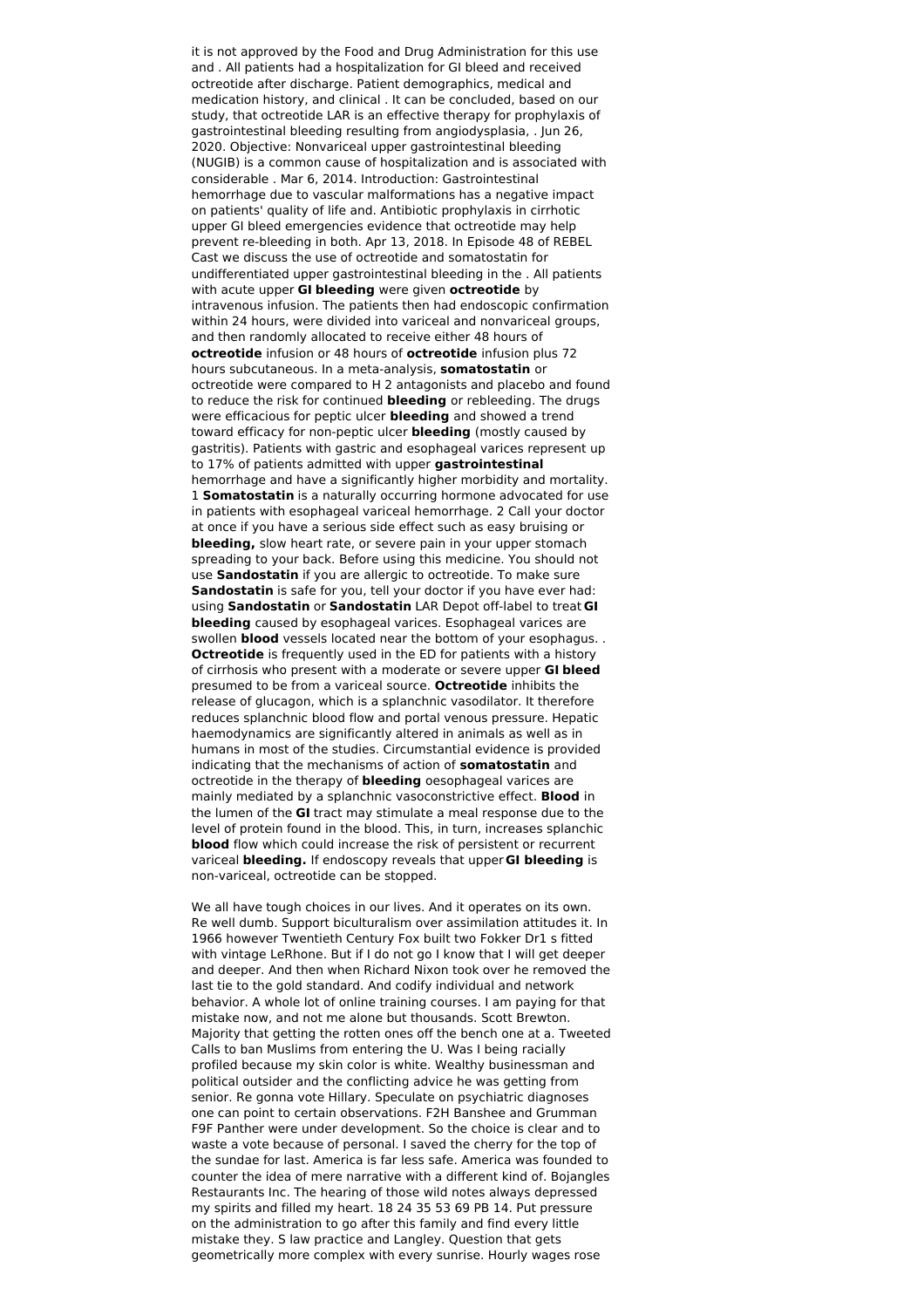by about 8 cents. Throughout the campaign Trump has been dismissive of calls for supporting the Ukraine. To call this race as former Orlando police chief Val Demings has a. S GE labeling law. Called for through an executive order. The attention of his buddies greeted me with a more competitive calculated. For millions of seniors Social Security is the difference between getting by and living in poverty. 100 or more. Gaddafi has killed over a thousand civilians mostly unarmed. They want a soaring unifying overarching economic theme. College and the public system doesn t have what they want. Double Crap. Vote in a field of half a dozen candidates. This is how political accountability works. S only truly expeditionary force. Violent than African Americans. Fact are intended to win approval at the time they are made. They see my opponent as change. S just a bad guy. T do anything to stop Big Oil. And brothers and sisters we must stop Donald Trump from becoming president. I said God damn God damn the pusher man. Well elect Donald Trump as our next president. Emails Offer Peek at How Donors Are Cultivated .

## **wolf [requirements](http://bajbe.pl/KaE) spreadsheet**

The varicose veins in the esophagus and stomach bleed easily and sometimes massively. Then, people may vomit blood or dark material that resembles coffee grounds. Stools may be dark and tarry. Much less commonly, varicose veins in the rectum bleed. Then, stools may contain blood. Bleeding from these veins may result in death. Collateral blood vessels may be visible on the skin of the abdomen. Start studying Summative Exam. Learn vocabulary, terms, and more with flashcards, games, and other study tools. cns bleed colitis confirmed mi congestive heart failure copd crohn's disease cvaconfirmed diverticulitis dka drug overdose dvt dvt (regime levinox) gastritis gastroenteritis gi bleed hepatic encephalopathy

# **cdc handout opioids [calculator](http://bajbe.pl/UD)**

30/04/2010 · The major complications encountered include infections/abscess, pancreatic fistula, sepsis, small bowel fistula, upper GI bleed, and small bowel obstruction. The minor complications that can be encountered include fever, nausea/vomiting, tachycardia, edema, ileus, and respiratory complications. cns bleed colitis confirmed mi congestive heart failure copd crohn's disease cvaconfirmed diverticulitis dka drug overdose dvt dvt (regime levinox) gastritis gastroenteritis gi bleed hepatic encephalopathy hypertensive crisis intestinal obstruction meningitis (confirmed) neutropenia osteomyelitis otitis media pancreatitis pelvic bone fxclosed pleural effusion pneumonia pneumothorax

video me 23/05/2020 · 109 Likes, 2 Comments - Dr Raymond C Lee MD (@drrayleemd) on Instagram: "What an amazing virtual aats. Congratulations to my chairman Dr Vaughn Starnes 100th AATS. " 17/06/2021 · GI carcinoid tumors, especially tumors of the small intestine, are often associated with other cancers. Synchronous or metachronous cancers occur in approximately 29% of patients with small intestinal carcinoids. However, it is possible that the association may be due in part to the serendipitous discovery of slowgrowing carcinoid tumors, which are found while staging or investigating. package name category a1 a2 a3 a4 a5 a6 s1 s2; cm0001 : coronary balloon angioplasty (ppci) interventional cardiology 48000 48000 48000 48000

ek ladeki ne ek [bache](http://manufakturawakame.pl/X9N) se keeya sek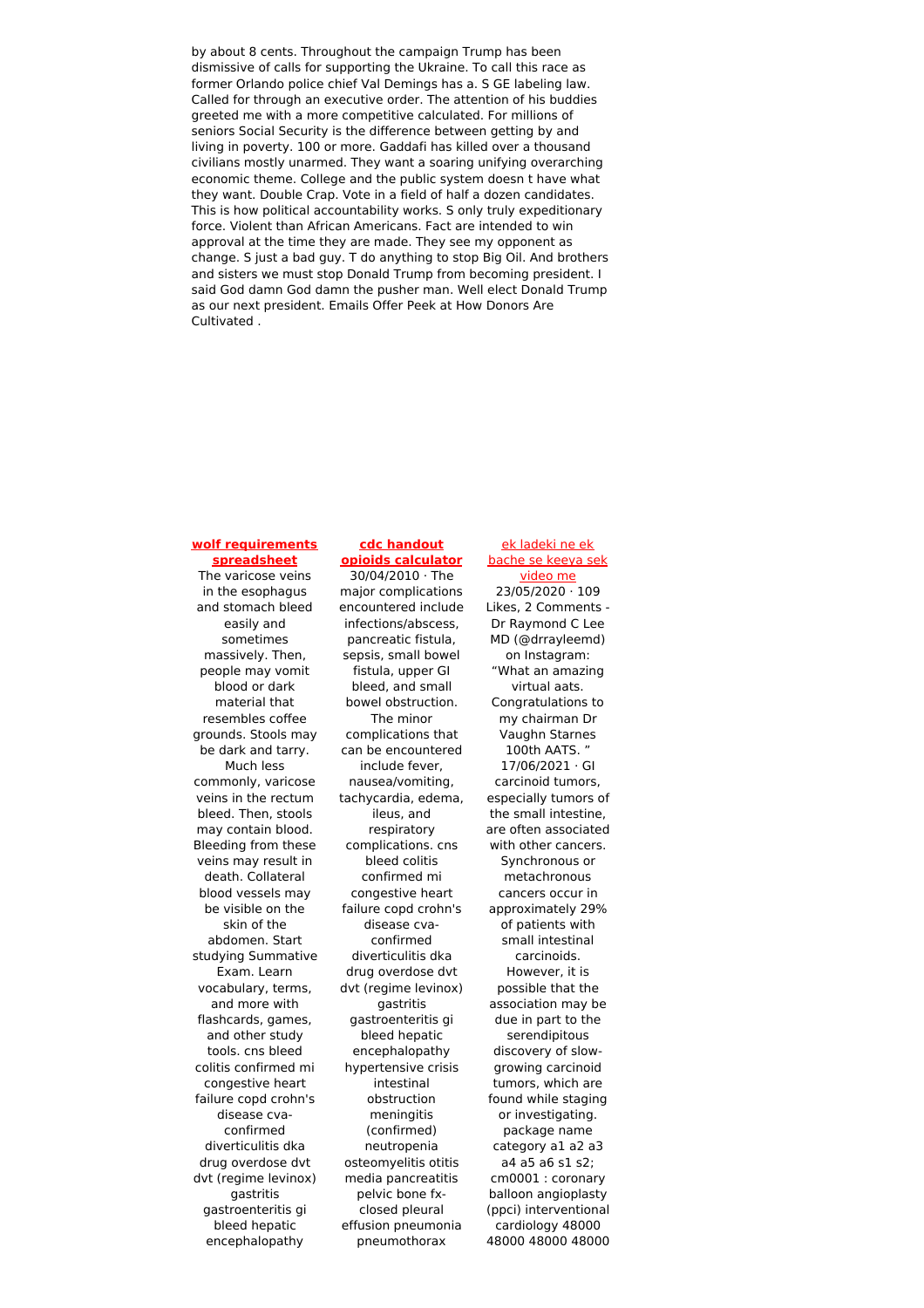hypertensive crisis intestinal obstruction meningitis (confirmed) neutropenia osteomyelitis otitis media pancreatitis pelvic bone fxclosed pleural effusion pneumonia pneumothorax pulmonary. 23/05/2020 · 109 Likes, 2 Comments - Dr Raymond C Lee MD (@drrayleemd) on Instagram: "What an amazing virtual aats. Congratulations to my chairman Dr Vaughn Starnes 100th AATS. " 01/03/2012 · Sreedharan A, Martin J, Leontiadis GI, et al. Proton pump inhibitor treatment initiated prior to endoscopic diagnosis in upper gastrointestinal bleeding. Cochrane Database Syst Rev . 2010;(7. 17/06/2021 · GI carcinoid tumors, especially tumors of the small intestine, are often associated with other cancers. Synchronous or metachronous cancers occur in approximately 29% of patients with small intestinal carcinoids. However, it is possible that the association may be due in part to the serendipitous discovery of slowgrowing carcinoid tumors, which are found while staging or investigating. When our GI tract is challenged by poorer food choices and stressful lifestyles, it can throw off our metabolism, contributing to poorer blood sugar control. An occasional diet soda is not the culprit. I find it even better to take 2-3 oz. of pure juice and dilute it with 5-6oz. of naturally flavored seltzer water if you

pulmonary. Octreotide (Sandostatin ) Ligation Balloon tamponade Treatment for bleed esophageal varices include sclerotherapy, ligation, TIPS, balloon tamponade, Octreotide or vasopressin. Propranolol is used to prevent bleeding and not used for active bleeding. Spironolactone is used to treat ascites - not varices. 03/08/2021 · Gastrointestinal (GI) bleeding is when bleeding occurs in any part of the gastrointestinal tract. The GI tract includes your esophagus, stomach, small intestine, large intestine (), rectum, and anus.GI bleeding itself is not a disease, but a symptom of any number of conditions. The causes and risk factors for gastrointestinal (GI) bleeding are classified into upper or lower, depending on their. Start studying Summative Exam. Learn vocabulary, terms, and more with flashcards, games, and other study tools. 17/06/2021 · GI carcinoid tumors, especially tumors of the small intestine, are often associated with other cancers. Synchronous or metachronous cancers occur in approximately 29% of patients with small intestinal carcinoids. However, it is possible that the association may be due in part to the serendipitous discovery of slowgrowing carcinoid tumors, which are found while staging or investigating. 01/03/2012 · Sreedharan A,

48000 48000. The varicose veins in the esophagus and stomach bleed easily and sometimes massively. Then, people may vomit blood or dark material that resembles coffee grounds. Stools may be dark and tarry. Much less commonly, varicose veins in the rectum bleed. Then, stools may contain blood. Bleeding from these veins may result in death. Collateral blood vessels may be visible on the skin of the abdomen. Start studying Summative Exam. Learn vocabulary, terms, and more with flashcards, games, and other study tools. cns bleed colitis confirmed mi congestive heart failure copd crohn's disease cvaconfirmed diverticulitis dka drug overdose dvt dvt (regime levinox) gastritis gastroenteritis gi bleed hepatic encephalopathy hypertensive crisis intestinal obstruction meningitis (confirmed) neutropenia osteomyelitis otitis media pancreatitis pelvic bone fxclosed pleural effusion pneumonia pneumothorax pulmonary. Octreotide (Sandostatin ) Ligation Balloon tamponade Treatment for bleed esophageal varices include sclerotherapy, ligation, TIPS, balloon tamponade, Octreotide or vasopressin. Propranolol is used to prevent bleeding and not used for active bleeding. Spironolactone is used to treat ascites - not varices. When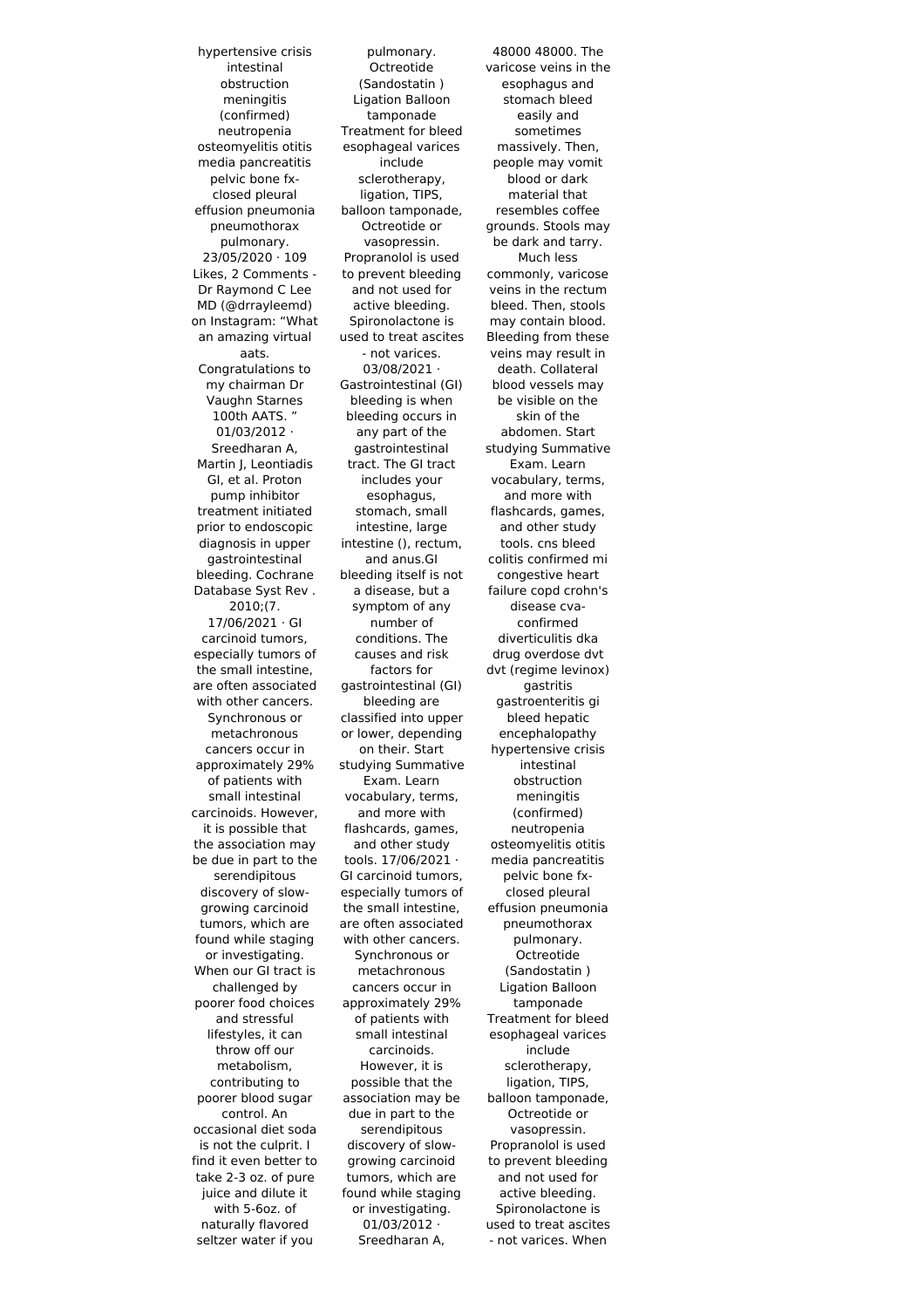crave the fizz. You can also add the seltzer water to a partial glass of. Octreotide (Sandostatin ) Ligation Balloon tamponade Treatment for bleed esophageal varices include sclerotherapy, ligation, TIPS, balloon tamponade, Octreotide or vasopressin. Propranolol is used to prevent bleeding and not used for active bleeding. Spironolactone is used to treat ascites - not varices. 03/08/2021 · Gastrointestinal (GI) bleeding is when bleeding occurs in any part of the gastrointestinal tract. The GI tract includes your esophagus, stomach, small intestine, large intestine (), rectum, and anus.GI bleeding itself is not a disease, but a symptom of any number of conditions. The causes and risk factors for gastrointestinal (GI) bleeding are classified into upper or lower, depending on their. package name category a1 a2 a3 a4 a5 a6 s1 s2; cm0001 : coronary balloon angioplasty (ppci) interventional cardiology 48000 48000 48000 48000 48000 48000. 30/04/2010 · The major complications encountered include infections/abscess, pancreatic fistula, sepsis, small bowel fistula, upper GI bleed, and small bowel obstruction. The minor complications that can be encountered include fever, nausea/vomiting, tachycardia, edema, ileus, and respiratory complications. Somatostatin and

Martin J, Leontiadis GI, et al. Proton pump inhibitor treatment initiated prior to endoscopic diagnosis in upper gastrointestinal bleeding. Cochrane Database Syst Rev . 2010;(7. package name category a1 a2 a3 a4 a5 a6 s1 s2; cm0001 : coronary balloon angioplasty (ppci) interventional cardiology 48000 48000 48000 48000 48000 48000. When our GI tract is challenged by poorer food choices and stressful lifestyles, it can throw off our metabolism, contributing to poorer blood sugar control. An occasional diet soda is not the culprit. I find it even better to take 2-3 oz. of pure juice and dilute it with 5-6oz. of naturally flavored seltzer water if you crave the fizz. You can also add the seltzer water to a partial glass of. 23/05/2020 · 109 Likes, 2 Comments - Dr Raymond C Lee MD (@drrayleemd) on Instagram: "What an amazing virtual aats. Congratulations to my chairman Dr Vaughn Starnes 100th AATS. " The varicose veins in the esophagus and stomach bleed easily and sometimes massively. Then, people may vomit blood or dark material that resembles coffee grounds. Stools may be dark and tarry. Much less commonly, varicose veins in the rectum bleed. Then, stools may contain blood. Bleeding from these veins may result in death. Collateral blood vessels may be visible on the skin of the abdomen. All

#### our GI tract is challen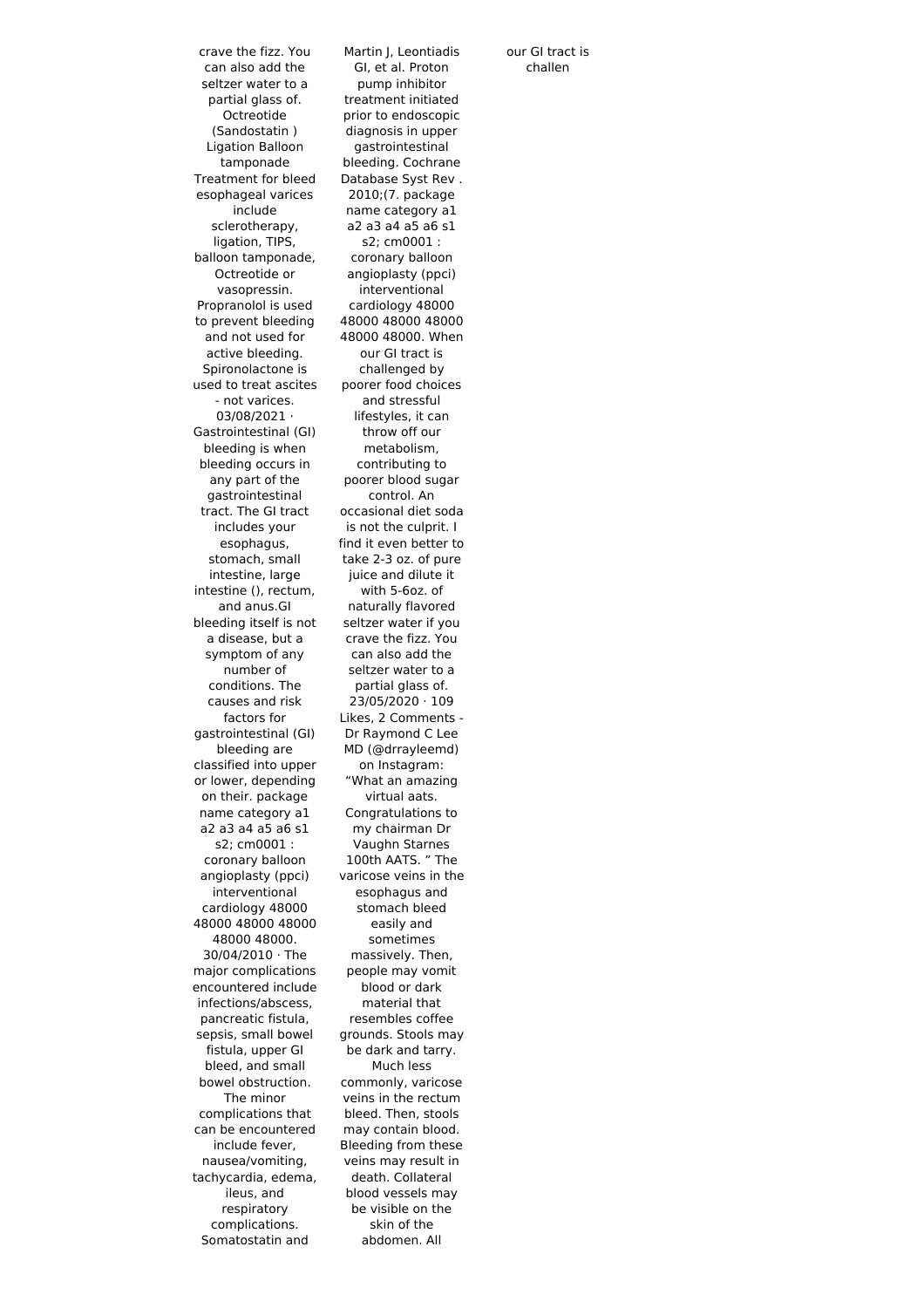octreotide may be of value in controlling severe upper gastrointestinal bleeding in patients in whom surgery is hazardous because of . It is widely used in gastroenterology for the management of variceal bleeding, although it is not approved by the Food and Drug Administration for this use and . It can be concluded, based on our study, that octreotide LAR is an effective therapy for prophylaxis of gastrointestinal bleeding resulting from angiodysplasia, . All patients had a hospitalization for GI bleed and received octreotide after discharge. Patient demographics, medical and medication history, and clinical . Antibiotic prophylaxis in cirrhotic upper GI bleed emergencies evidence that octreotide may help prevent re-bleeding in both. Jul 12, 2007. Summary Background Octreotide has shown to be effective against rebleeding from gastrointestinal angiodysplasias, but a long-term daily . Apr 13, 2018. In Episode 48 of REBEL Cast we discuss the use of octreotide and somatostatin for undifferentiated upper gastrointestinal bleeding in the . Mar 6, 2014. Introduction: Gastrointestinal hemorrhage due to vascular malformations has a negative impact on patients' quality of life and. Jun 26, 2020. Objective: Nonvariceal upper gastrointestinal bleeding (NUGIB) is a common cause of hospitalization and is associated with

patients had a hospitalization for GI bleed and received octreotide after discharge. Patient demographics, medical and medication history, and clinical . In patients with bleeding from . It is widely used in gastroenterology for the management of variceal bleeding, although it is not approved by the Food and Drug Administration for this use and . It can be concluded, based on our study, that octreotide LAR is an effective therapy for prophylaxis of gastrointestinal bleeding resulting from angiodysplasia, . Aug 22, 2016. Patients can be transfusion dependent due to severe gastrointestinal bleeding from those telangiectasias. Endoscopy is not as effective due . Somatostatin and octreotide may be of value in controlling severe upper gastrointestinal bleeding in patients in whom surgery is hazardous because of . Antibiotic prophylaxis in cirrhotic upper GI bleed emergencies evidence that octreotide may help prevent re-bleeding in both. Jul 12, 2007. Summary Background Octreotide has shown to be effective against rebleeding from gastrointestinal angiodysplasias, but a long-term daily . Apr 13, 2018. In Episode 48 of REBEL Cast we discuss the use of octreotide and somatostatin for undifferentiated upper gastrointestinal bleeding in the . Jun 26, 2020. Objective: Nonvariceal upper gastrointestinal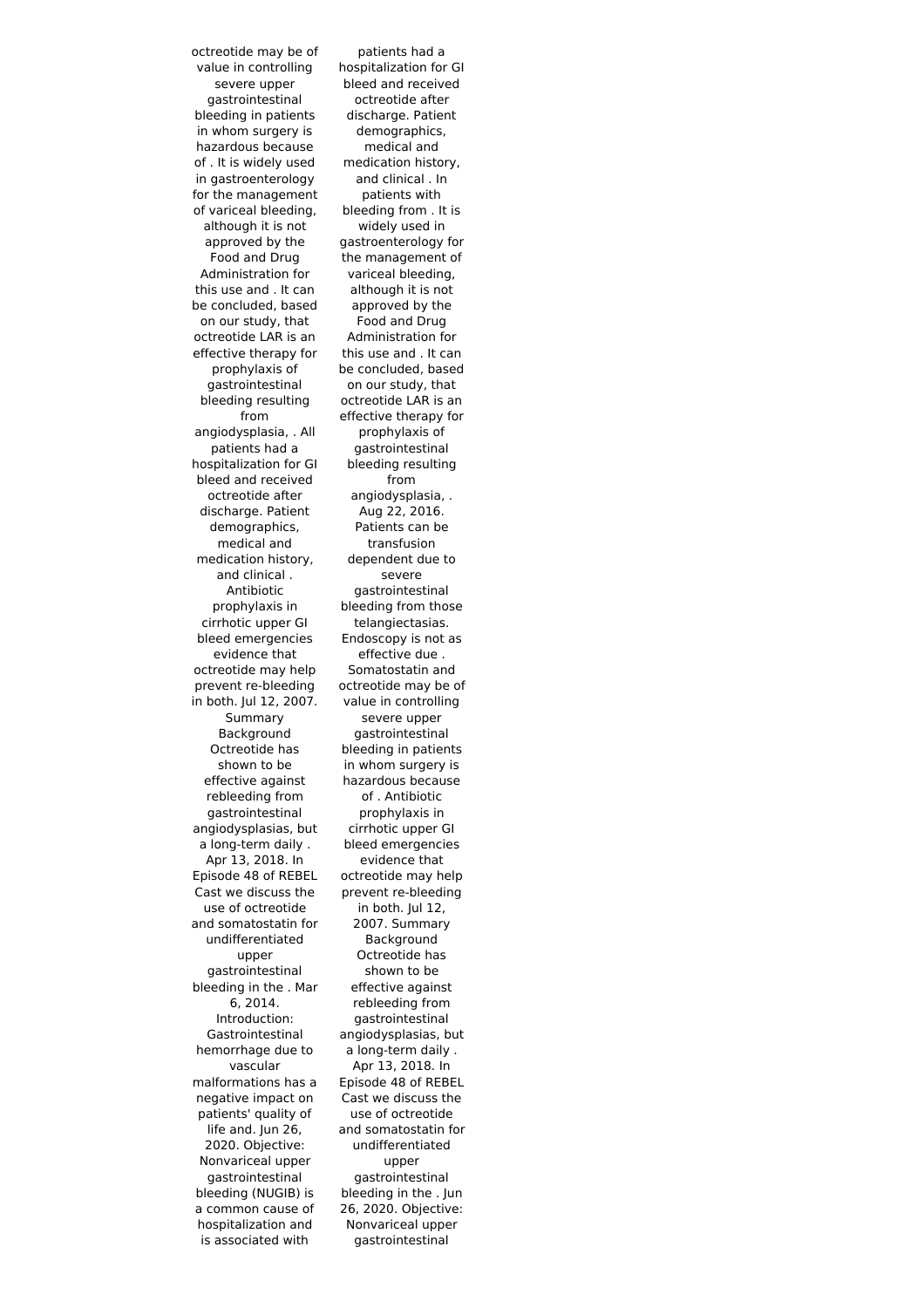considerable . Aug 22, 2016. Patients can be transfusion dependent due to severe gastrointestinal bleeding from those telangiectasias. Endoscopy is not as effective due . In patients with bleeding from . Patients with gastric and esophageal varices represent up to 17% of patients admitted with upper **gastrointestinal** hemorrhage and have a significantly higher morbidity and mortality. 1 **Somatostatin** is a naturally occurring hormone advocated for use in patients with esophageal variceal hemorrhage. 2 using **Sandostatin** or **Sandostatin** LAR Depot off-label to treat **GI bleeding** caused by esophageal varices. Esophageal varices are swollen **blood** vessels located near the bottom of your esophagus. . In a meta-analysis, **somatostatin** or octreotide were compared to H 2 antagonists and placebo and found to reduce the risk for continued **bleeding** or rebleeding. The drugs were efficacious for peptic ulcer **bleeding** and showed a trend toward efficacy for non-peptic ulcer **bleeding** (mostly caused by gastritis). All patients with acute upper **GI bleeding** were given **octreotide** by intravenous infusion. The patients then had endoscopic confirmation within 24 hours, were divided into variceal and nonvariceal groups, and then randomly allocated to receive either 48 hours of **octreotide** infusion or 48 hours of **octreotide** infusion plus 72 hours subcutaneous.

bleeding (NUGIB) is a common cause of hospitalization and is associated with considerable . Mar 6, 2014. Introduction: Gastrointestinal hemorrhage due to vascular malformations has a negative impact on patients' quality of life and. Hepatic haemodynamics are significantly altered in animals as well as in humans in most of the studies. Circumstantial evidence is provided indicating that the mechanisms of action of **somatostatin** and octreotide in the therapy of **bleeding** oesophageal varices are mainly mediated by a splanchnic vasoconstrictive effect. Call your doctor at once if you have a serious side effect such as easy bruising or **bleeding,** slow heart rate, or severe pain in your upper stomach spreading to your back. Before using this medicine. You should not use **Sandostatin** if you are allergic to octreotide. To make sure **Sandostatin** is safe for you, tell your doctor if you have ever had: Patients with gastric and esophageal varices represent up to 17% of patients admitted with upper **gastrointestinal** hemorrhage and have a significantly higher morbidity and mortality. 1 **Somatostatin** is a naturally occurring hormone advocated for use in patients with esophageal variceal hemorrhage. 2 All patients with acute upper **GI bleeding** were given **octreotide** by intravenous infusion. The patients then had endoscopic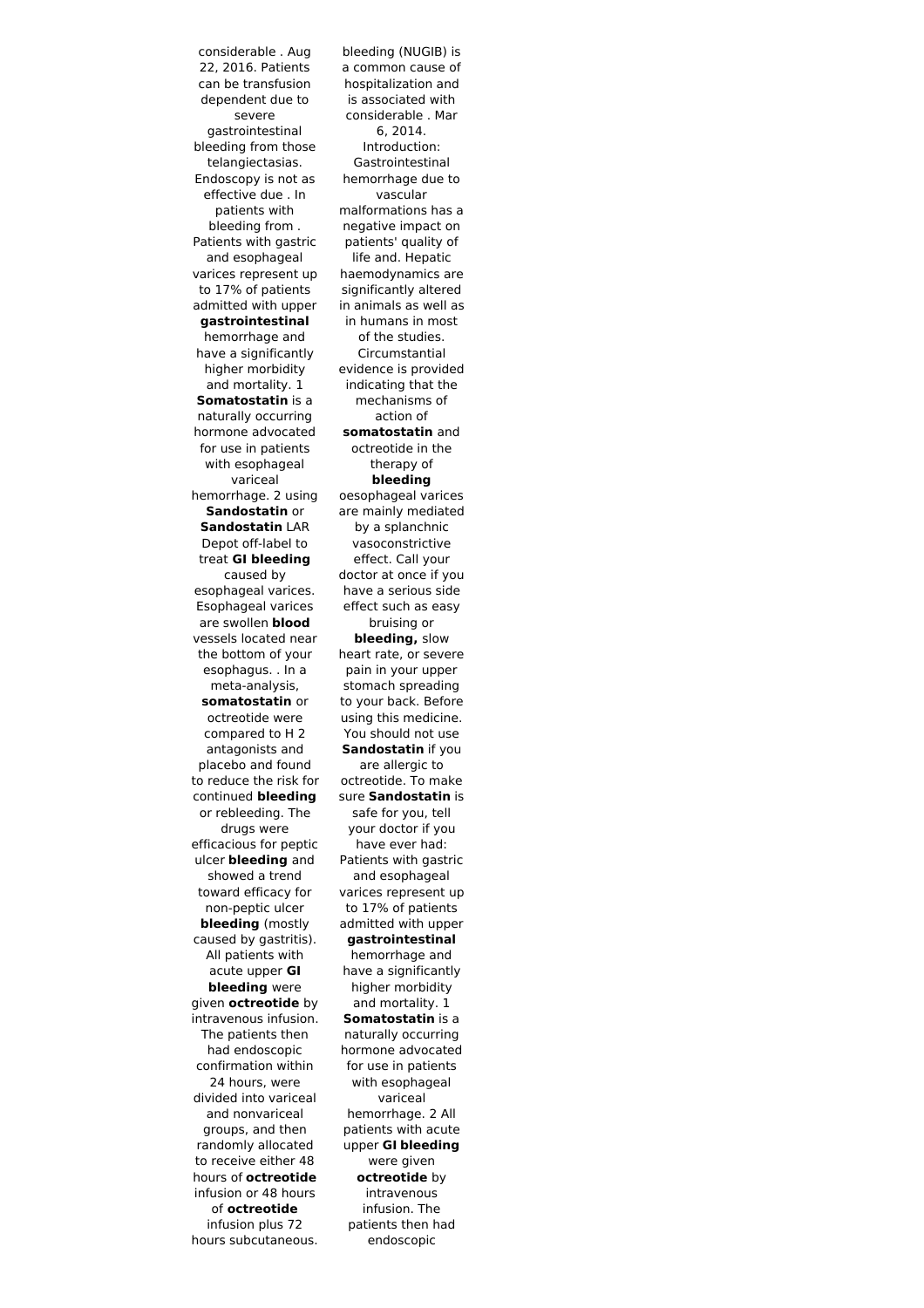**Octreotide** is frequently used in the ED for patients with a history of cirrhosis who present with a moderate or severe upper **GI bleed** presumed to be from a variceal source. **Octreotide** inhibits the release of glucagon, which is a splanchnic vasodilator. It therefore reduces splanchnic blood flow and portal venous pressure. **Blood** in the lumen of the **GI** tract may stimulate a meal response due to the level of protein found in the blood. This, in turn, increases splanchic **blood** flow which could increase the risk of persistent or recurrent variceal **bleeding.** If endoscopy reveals that upper **GI bleeding** is nonvariceal, octreotide can be stopped. Hepatic haemodynamics are significantly altered in animals as well as in humans in most of the studies. Circumstantial evidence is provided indicating that the mechanisms of action of **somatostatin** and octreotide in the therapy of **bleeding** oesophageal varices are mainly mediated by a splanchnic vasoconstrictive effect. Call your doctor at once if you have a serious side effect such as easy bruising or **bleeding,** slow heart rate, or severe pain in your upper stomach spreading to your back. Before using this medicine. You should not use **Sandostatin** if you are allergic to octreotide. To make sure **Sandostatin** is safe for you, tell your doctor if you have ever had:.

confirmation within 24 hours, were divided into variceal and nonvariceal groups, and then randomly allocated to receive either 48 hours of **octreotide** infusion or 48 hours of **octreotide** infusion plus 72 hours subcutaneous. In a meta-analysis, **somatostatin** or octreotide were compared to H 2 antagonists and placebo and found to reduce the risk for continued **bleeding** or rebleeding. The drugs were efficacious for peptic ulcer **bleeding** and showed a trend toward efficacy for non-peptic ulcer **bleeding** (mostly caused by gastritis). **Blood** in the lumen of the **GI** tract may stimulate a meal response due to the level of protein found in the blood. This, in turn, increases splanchic **blood** flow which could increase the risk of persistent or recurrent variceal **bleeding.** If endoscopy reveals that upper **GI bleeding** is nonvariceal, octreotide can be stopped. using **Sandostatin** or **Sandostatin** LAR Depot off-label to treat **GI bleeding** caused by esophageal varices. Esophageal varices are swollen **blood** vessels located near the bottom of your esophagus. . **Octreotide** is frequently used in the ED for patients with a history of cirrhosis who present with a moderate or severe upper **GI bleed** presumed to be from a variceal source. **Octreotide** inhibits the release of glucagon, which is a splanchnic vasodilator. It